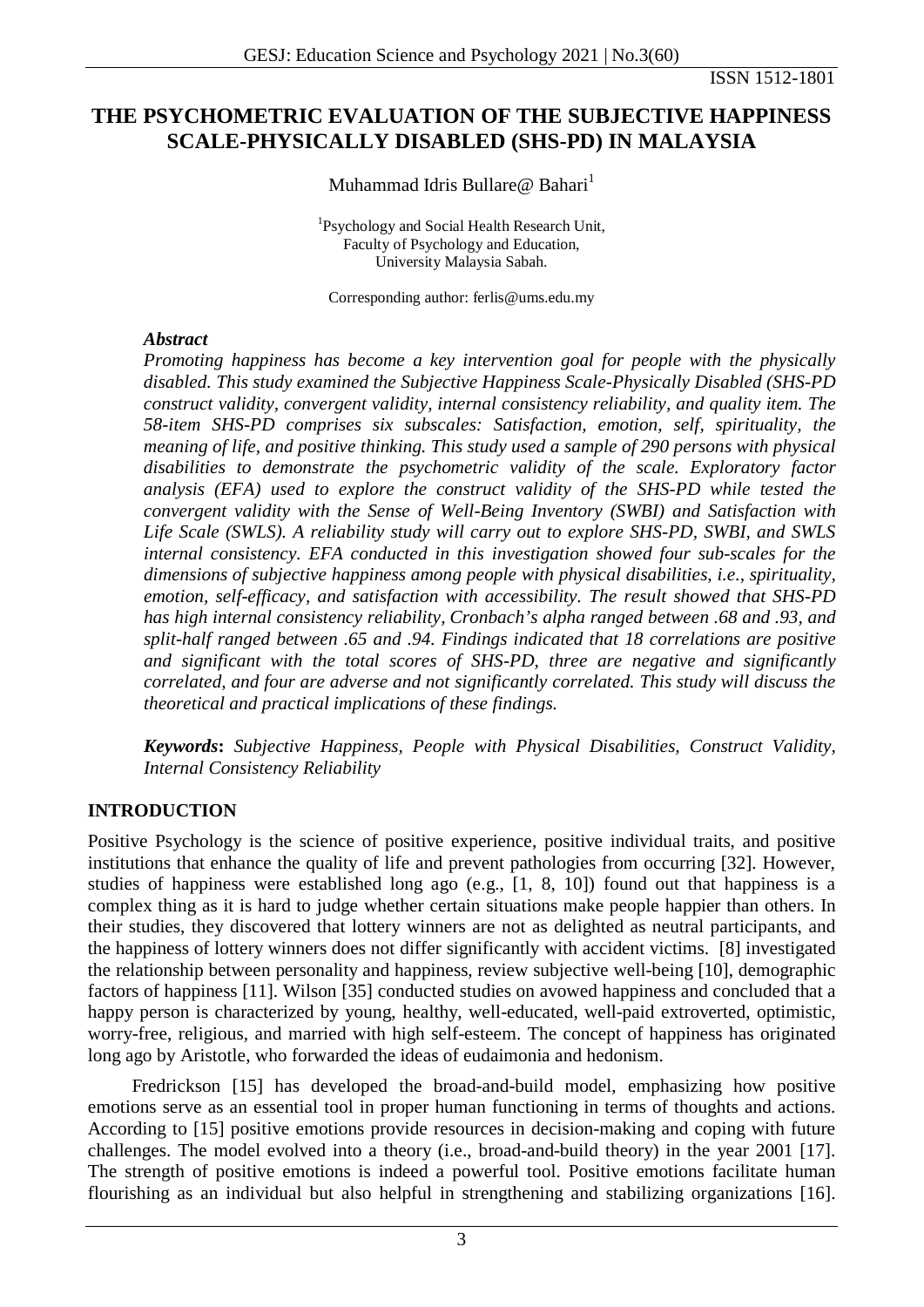Likewise, a good ratio of positive emotions is 3:1, which indicates that an individual requires at least three positive emotions and one negative emotion [18, 19]. Too much positivity will not be good because if the frequencies of positive emotions are too high, like 11:1, for instance, the overloading of positive emotions might reduce the effect of positivity [19]. The same goes for negative emotions: individuals need a little bit of negativity to serve as a driving force to complete specific tasks. Although the idea of a positivity ratio [19] is challenging, [18] stated that while negative emotion dominates through intensity, positive emotions strive through frequencies.

Despite the numerous amounts of studies on happiness established, there are still insufficient studies exploring persons with physical disabilities, especially in the context of subjective happiness in Malaysia. Several studies regarding people with disabilities have been carried out previously (e.g., [22, 24, 25, 26, 27, 28]) but these studies have only focused on people with intellectual disabilities in medical perspectives. In addition, the location of the studies stated above has been carried out in Taiwan only. Undeniably, there are also studies regarding the person with physical disabilities as well as their happiness. According to [7], nursing models that have been practicing do not help identify the self-concepts of people with spinal cord injuries. In another study has been investigated effective coping with disabilities.

# **OBJECTIVE**

Campen and Iedem [5] stated that people with disabilities presented with a low level of subjective well-being when participating in the societal activity. [29] argued that people with disabilities in Croatia possessed a lower level of happiness than people who do not. In Malaysia, several writers have carried out studies of happiness [33, 34]. Despite that, research regarding people's happiness with physical disabilities in Malaysia has only established by Dunn et al. [14], but the study did not provide empirical evidence to support their findings. Myer and Diener [30] argued that subjective well-being could define as the presence of positive affect, the absence of negative affect, as well as life satisfaction. However, how far the definition of subjective well-being presented by Myers and Diener represents people with physical disabilities in Malaysia is unclear. Based on the qualitative findings from Bullare@ Bahari [2], this study sought to test the validity and reliability of the Subjective Happiness Scale for persons with physical disabilities in Malaysia.

## **METHODOLOGY**

## *a) Research Design*

A descriptive survey study design for validation of the SHS-PD in Malaysia was conducted to people with physical disability and examine its psychometric characteristics. Specifically, construct validity, internal consistency reliability, and convergent validity of this scale was evaluated.

## *b) Participants*

Study participants were individual with physically disabled. A total of 290 physically disabled participants involving 203 males and 87 females were selected to be the subject of this study. The age of the samples chosen ranged from 13 to 84 years old. The average age of respondents is 36.6 years old  $(S.D = 17.4)$ .

| Gender         | Participants |
|----------------|--------------|
| Female<br>Male | 203<br>87    |
| Total          | 290          |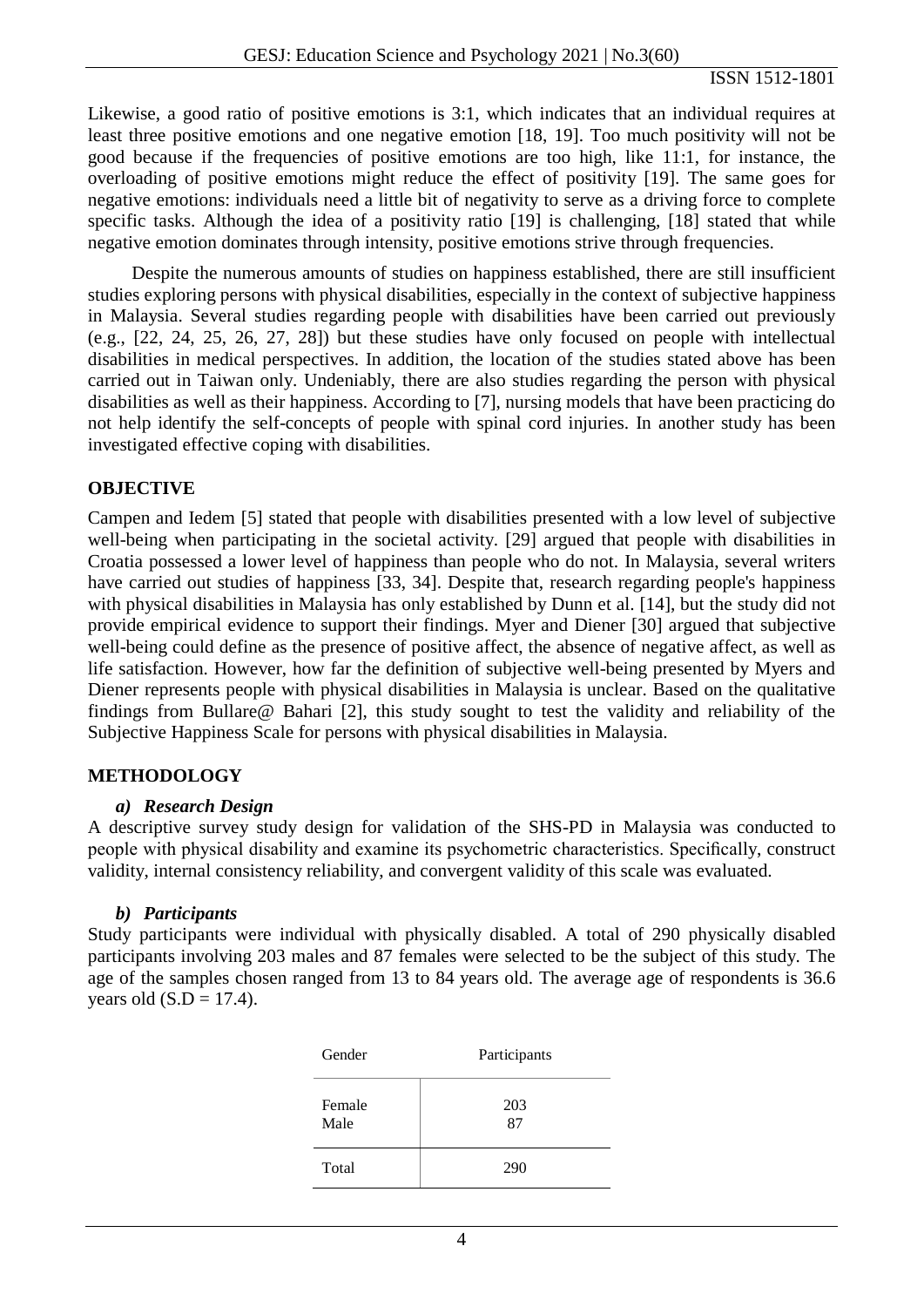The sample size involved is sufficient to conduct a factor analysis, as Hair et al. [21] stated. Subjects were selected using purposive sampling based on physical disability. Most respondents are unemployed (86.2%), and 5.9% of respondents are self-employed. Only 3.8% are working in a nongovernment organization, 2.8% are working in a government organization, and 1.4% are retired government servants.

In terms of religion, most of the respondents are Moslem (71.0%). Other than that, respondents are Christian (23.1%), Buddhist (5.5%), and Hindu (0.3%). It is also showed that most respondents fell into the category of Bumiputera (79.7%), followed by the Chinese (10.3%), Malay (8.3%), and finally Indian (1.4%). As far as marital status is concerned, 70.0% are not married, 21.7% are married, 6.2% of their partners had passed away, and 2.1% were divorced. In terms of the location of residence, more than half of respondents (65.2%) were from the east coast of Sabah, Malaysia, followed by southwest coast Sabah, Malaysia (20.3%), northwest coast of Sabah Malaysia (9.7%), and finally inland of Sabah Malaysia (4.8%).

Another demographic factor is the educational level. Almost half of the respondents (47.2%) did not receive formal education. Half of the participants have received formal education until secondary school (51.7%), and only 1.0% succeeded in obtaining a bachelor's degree. Mean years of formal schooling received are very short, which is 4.8 years  $(S.D = 4.88)$ . The intervals of the educational period for participants are between 0 to 16 years. The mean monthly income of families is below the poverty line (RM391.50;  $S.D = 637.6$ ).

There are 80.7% of the subjects categorized into acquired physical disability, while the rest classified as having a congenital physical disability. Specifically, 25.2% suffered from spinal cord injury, lost part of their body [i.e., Legs (18.6%), hand (7.2%)], cerebral palsy (13.8%), congenital limb defect (8.6%), acquired weak body parts [body, legs, hand (6.9%)], acquired limb defect (6.6%)], congenital weak body parts [i.e., body, legs, hand (5.5%)], polio (4.1%), dwarfism (1.4%), spina bifida (1.0%), multiple physical disabilities (0.7%) and 0.3% suffered from brain injury. Almost half of the respondents (46.2%) became physically disabled due to sickness, followed by accidents (31.0%), since birth (19.3%), and since childhood (3.4%).

In addition, data analysis also showed that 49.7% of the participants are not using any supporting equipment, 37.2% are using a wheelchair, followed by 6.2% are using crutches, 3.4% are using various assistive devices (e.g., Artificial hands and legs). The average age of respondents becoming physically disabled is 28.2 years old, and the average duration of becoming physically disabled is 14.6 years.

## *c) Instruments*

This study is using a set of questionnaires known as the Instrument of Subjective Happiness for Physically Disabled (ISHPD), which contains the Subjective Happiness Scale-Physically Disabled (SHS-PD), Sense of Well-Being Inventory (SWBI) by Chapin et al. [6], and Satisfaction with Life Scale (SWLS) by Diener et al. [12].

## • *Socio-demographic Characteristic*

An investigator-developed form was used to collect data on the socio-demographic characteristics (age, gender, ethnicity or race, marital status, religion, education level, job, and monthly income), the category of physical disability, reason of disability, period of disability, an assistive device used, quantity of support received, medical histories, and treatment histories of respondents.

## • *Subjective Happiness Scale-Physically Disabled (SHS-PDs).*

The researcher himself developed the SHS-PD. The development of the instrument is based on the findings by Bullare@ Bahari [2]. The processes of developing SHS-PD are carried out based on the guideline provided by Creswell et al. [9] and Rosenbaum [31]. The scale consists of six sub-scales and representing by 58 items. After the data has analysed using factor analysis with the method of Principal Component Analysis (PCA) with oblique rotation (Promax), this scale shrunk into four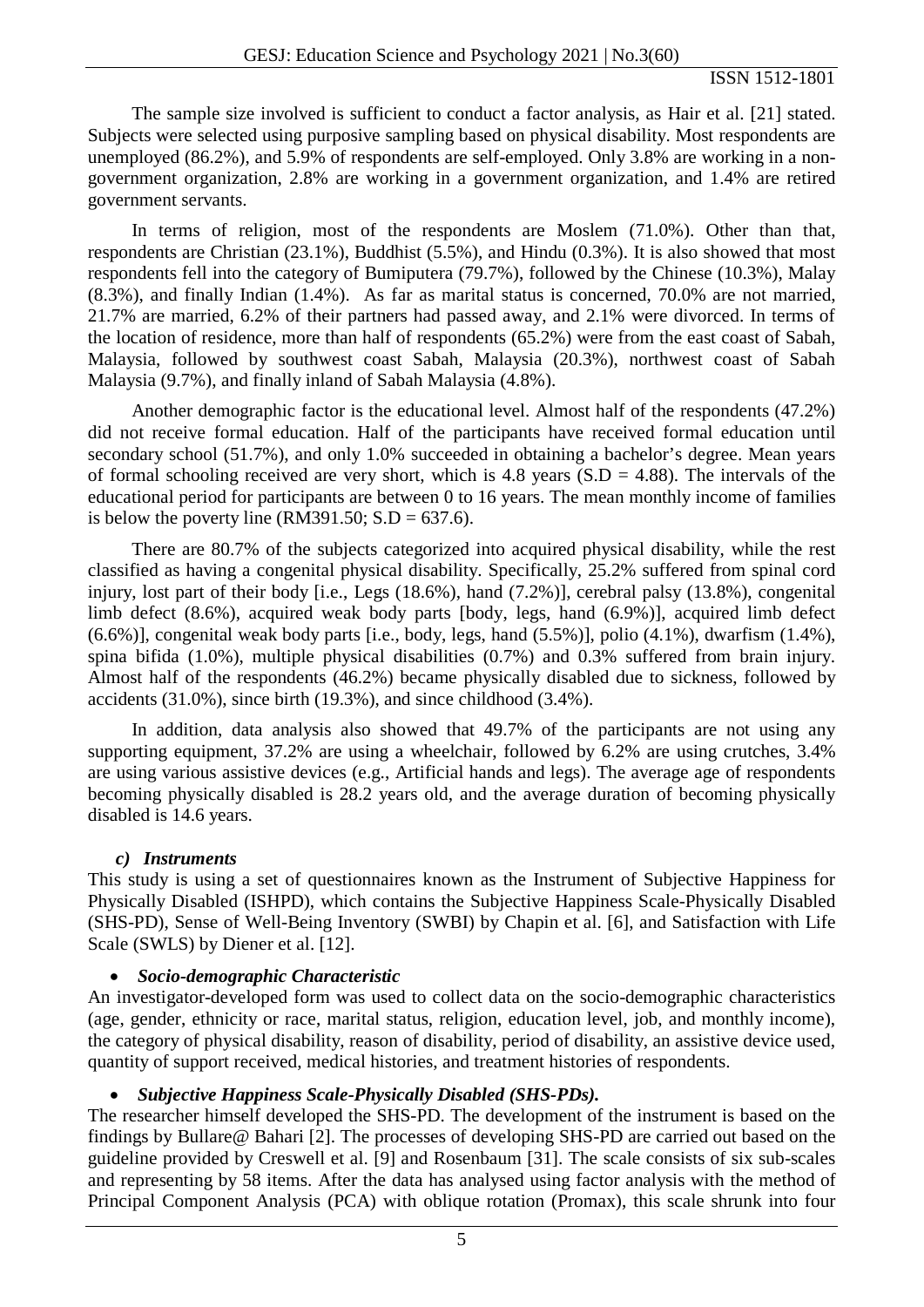sub-scales and represented by 25 items. Table 1 shows the sub-scale and number of items of SHS-PD before and after factor analysis.

| Before Factor Analysis     |                                                                                                |                               | After Factor Analysis                                                                                  |                  |  |  |  |
|----------------------------|------------------------------------------------------------------------------------------------|-------------------------------|--------------------------------------------------------------------------------------------------------|------------------|--|--|--|
|                            | Sub-scale                                                                                      | No. of Items                  | Sub-Scale                                                                                              | No. of Items     |  |  |  |
| 2.<br>3.<br>4.<br>5.<br>6. | Satisfaction<br>Emotion<br>Self<br>Spirituality<br>Meaning of Life<br><b>Positive Thinking</b> | 14<br>11<br>11<br>8<br>8<br>6 | Spirituality<br>ı.<br>Emotion<br>2.<br>Self-efficacy<br>3.<br>Satisfaction towards accessibility<br>4. | 8<br>3           |  |  |  |
| Total                      | Range of Scores                                                                                | 58<br>$58 - 290$              | Total<br>Range of Scores                                                                               | 25<br>$25 - 125$ |  |  |  |

**Table 1: Sub-Scale and Number of Items in SHS-PD Before and After Factor Analysis**

\* Factor analysis using method *PCA* with oblique rotation (Promax); weighting factor 0.50

The SHS-PD consists of five-point Likert scale (1 = strongly disagree, 2 = disagree, 3 = neutral,  $4 = \text{agree}$ ,  $5 = \text{strongly agree}$ ). The maximum scores of participants for the original scale are 290, and the minimum score is 58. Likewise, on the modified scale (25 items), the maximum score of respondents is 125, and the minimum score is 25. Higher scores indicate that the respondent possesses a high level of subjective happiness. The SHS-PD also contains seven reverses (negative) items that fall into the dimension in the sub-scale of emotion. The following are examples of items in SHS-PD:

| Item:                  |                                                                                             | Sub-scale:                      |
|------------------------|---------------------------------------------------------------------------------------------|---------------------------------|
| $\bullet$<br>$\bullet$ | I leave everything to God for what has happened to me.<br>I accept the decree of God to me. | Spirituality<br>Spirituality    |
| $\bullet$              | I feel bored. *                                                                             | Emotion                         |
| $\bullet$              | I am stressed. *                                                                            | Emotion                         |
| $\bullet$              | I can satisfy others.                                                                       | Self-efficacy                   |
| $\bullet$              | I feel satisfied when I can live freely without being controlled.                           | Self-efficacy                   |
| $\bullet$              | I am satisfied with assistive devices or supporting equipment that I am<br>using now.       | Satisfaction with accessibility |
| $\bullet$              | I am satisfied with the ease of access provided for a disabled person.                      | Satisfaction with accessibility |

\* Reversed item

Besides SHS-PD, the researcher also used two other scales that measure happiness: The Sense of Well-Being Inventory (SWBI) by Chapin et al. [6], and the Satisfaction with Life Scale (SWLS) by Diener et al. [12]. Both scales use to identify the convergence validity of SHS-PD.

## • *Psychological Well-being in SWBI.*

There is a sub-scale that measures the psychological well-being (PWB) of a physically disabled person. It consists of seven items: five negative items and two positive items. SWBI is introducing by Chapin et al. [6]. SWBI consists of a four-point Likert scale ranging from 1 = strongly disagree to 4 = strongly agree. The Malay version of SWBI is translated from the original version using back-translation. Then, SWBI is explicitly modified to measure the psychological well-being of a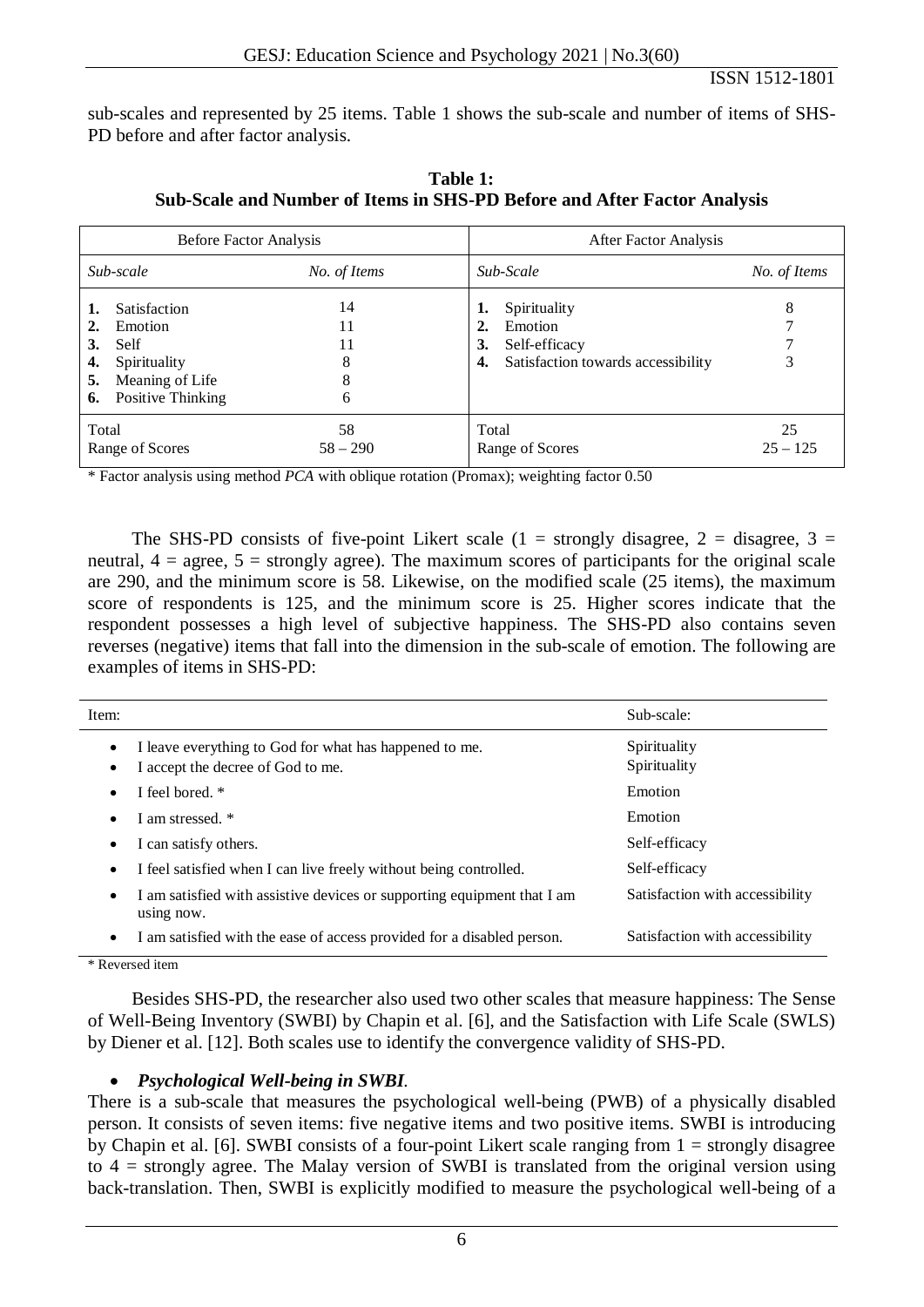physically disabled person and individuals who live with a physically disabled person who suffered from spinal cord injury. The PWB has a solid internal consistency for physically disabled samples (0.79). The following are seven items in PWB:

| Item:     |                                                       |                      |
|-----------|-------------------------------------------------------|----------------------|
| $\bullet$ | I always feel sad.                                    | Reversed item        |
|           | • I am satisfied with myself.                         | Not Reversed item    |
| $\bullet$ | I am always worried.                                  | Reversed item        |
| $\bullet$ | I am disappointed with my disability.                 | Reversed item        |
| $\bullet$ | People judge me differently because of my disability. | Reversed item        |
| $\bullet$ | I feel lonely.                                        | Reversed <i>item</i> |
| $\bullet$ | I am satisfied with my physical appearance.           | Not Reversed item    |

# • *Life Satisfaction.*

SWLS is introducing by Diener et al. [12], which contains five items and the total of scores measure life satisfaction globally (i.e., higher scores, high life satisfaction). The Malay version has translated from the original version by Bullare@ Bahari et al. [4]. Previous studies showed that SWLS has a high internal consistency ranging from 0.66 and 0.81. Kortte et al. [23] have used SWLS to measure the life satisfaction of Physically Disabled persons who suffered from spinal cord injury and found that the internal consistency of SWLS was 0.79. The following are items in SWLS:

- In most ways my life is close to my ideal.
- The conditions of my life are excellent.
- I am satisfied with my life.
- So far, I have gotten the important things I want in life.
- If I could live my life over, I would change almost nothing.

# *d) Data Collection*

The data collected in the quantitative phase involved three methods. There are:

- Administration of ISHPD directly: face-to-face with respondents,
- Online survey and,
- E-mail survey.

The researcher has carried out direct administration of ISHPD and supported by enumerators hired by the researcher. Before the questionnaire administering, enumerators had been briefed about the questionnaire's content to confirm that enumerators understand each item clearly. The researcher also discussed the method of administration of the questionnaire, ethics while administering questionnaires, and their responsibilities as an enumerator. Eight enumerators assisted the researcher in the data collection, and all enumerators had parents with physical disabilities, which provide an advantage due to some knowledge about the conditions and circumstances of a physically disabled person. As a token of appreciation, each enumerator does reward for each questionnaire administered. Each respondent is also given consolation for their participation.

Two alternatives use to obtain answers in the immediate survey process. First, the respondents themselves answer the questionnaire (self-administered), or second, respondents are assisting by enumerators by reading each item in ISHPD and mark the answer for them. There are no problems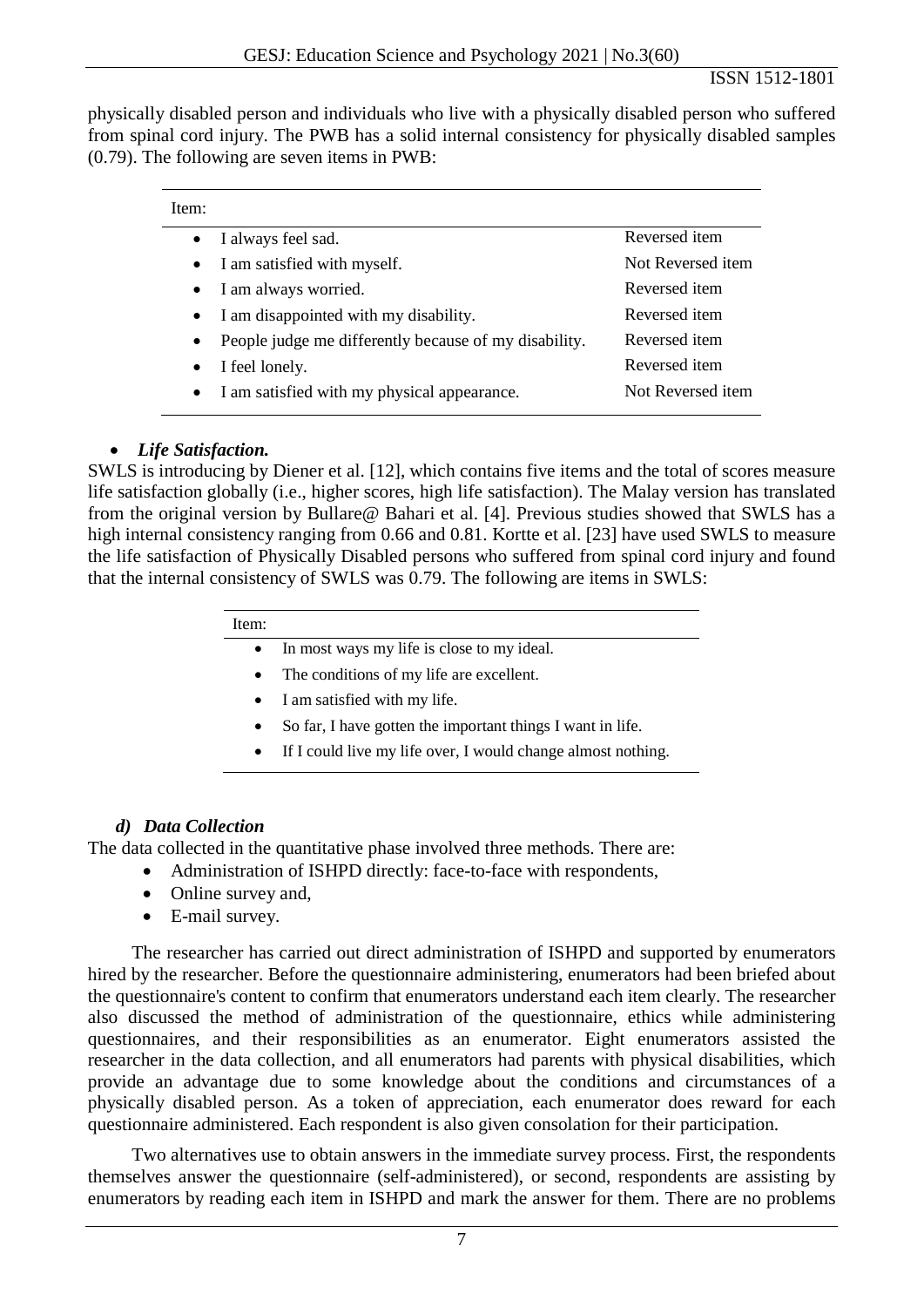for respondents who have received an education in answering the questionnaire themselves, but enumerators and the researcher monitor the process to clarify confusion for each item could be explained. For respondents who could not read, they are assisting by enumerators. In the actual study,  $n = 255 (88.0%)$  answered the questionnaire themselves.

The second method is an online survey. The researcher himself developed an online questionnaire for people with physical disabilities. The online survey makes it easier for people with physical disabilities to participate. However, they would need a computer or hand-phone with internet services to do so. Only 30 participants (10.3%) have used this method and the average time of questionnaire completion ranged from 15-20 minutes. The final method used in data collection is an e-mail survey. Through this method, the researcher himself e-mailed a copy of ISHPD to a specific respondent. Respondents and self-administered then download the questionnaire. After completion, respondents resend the completed questionnaire to the researcher. Only five participants (1.7%) have used this method.

#### *e) Data Analysis*

The data collected are analysed using descriptive statistics (e.g., Frequency, average, range, and standard deviation). First, descriptive statistics use to explore profiles and characteristics of respondents' physical disabilities. Second, construct validity, dimensions, and sources of happiness of people with physical disabilities tested with factor analysis using Principal Component Analysis (PCA) with oblique rotation (Promax). Factor analysis is a method to identify whether each item possessed a high weighting value for each section or construct represented. It is also a statistical method to test the relationship of scores produced by each construct [3]. According to Hair et al. [21], the researcher considers the factor analysis' criteria and assumptions. It's shown in Table 2.

| No. | <b>Matter</b>                                           | Criteria by Hair et al. (2012) |
|-----|---------------------------------------------------------|--------------------------------|
| 1.  | Kaiser-Meyer-Olkin measure of sampling adequacy (KMO)   | $Range = 0.5 - 0.7$            |
| 2.  | Bartlett's test of sphericity                           | < 0.05                         |
| 3.  | Anti-image correlation matrix of items                  | $0.50$ and above               |
| 4.  | Communalities of the variables                          | $0.50$ and above               |
| .5. | Factor loadings                                         | $0.30$ and above               |
| 6.  | Factors with eigenvalues greater than 1                 | >1                             |
| 7.  | Percentage of variance usually explained 60% or higher. | 60% and above                  |

**Table 2: Criteria of factor analysis based on Hair et al. (2012)**

Third, convergent validity test by using Pearson correlation coefficient. The convergent validity chooses because it can explore the relationship between scores of four dimensions of subjective happiness. Furthermore, convergent validity can also explore the relationship between four dimensions of subjective happiness and eight sources of subjective happiness with standard scales (i.e., PWB and SWLS).

Obtained convergent validity by exploring the correlation between four sub-scales of subjective happiness (i.e., Spirituality, emotion, self-efficacy, and satisfaction with accessibility).

8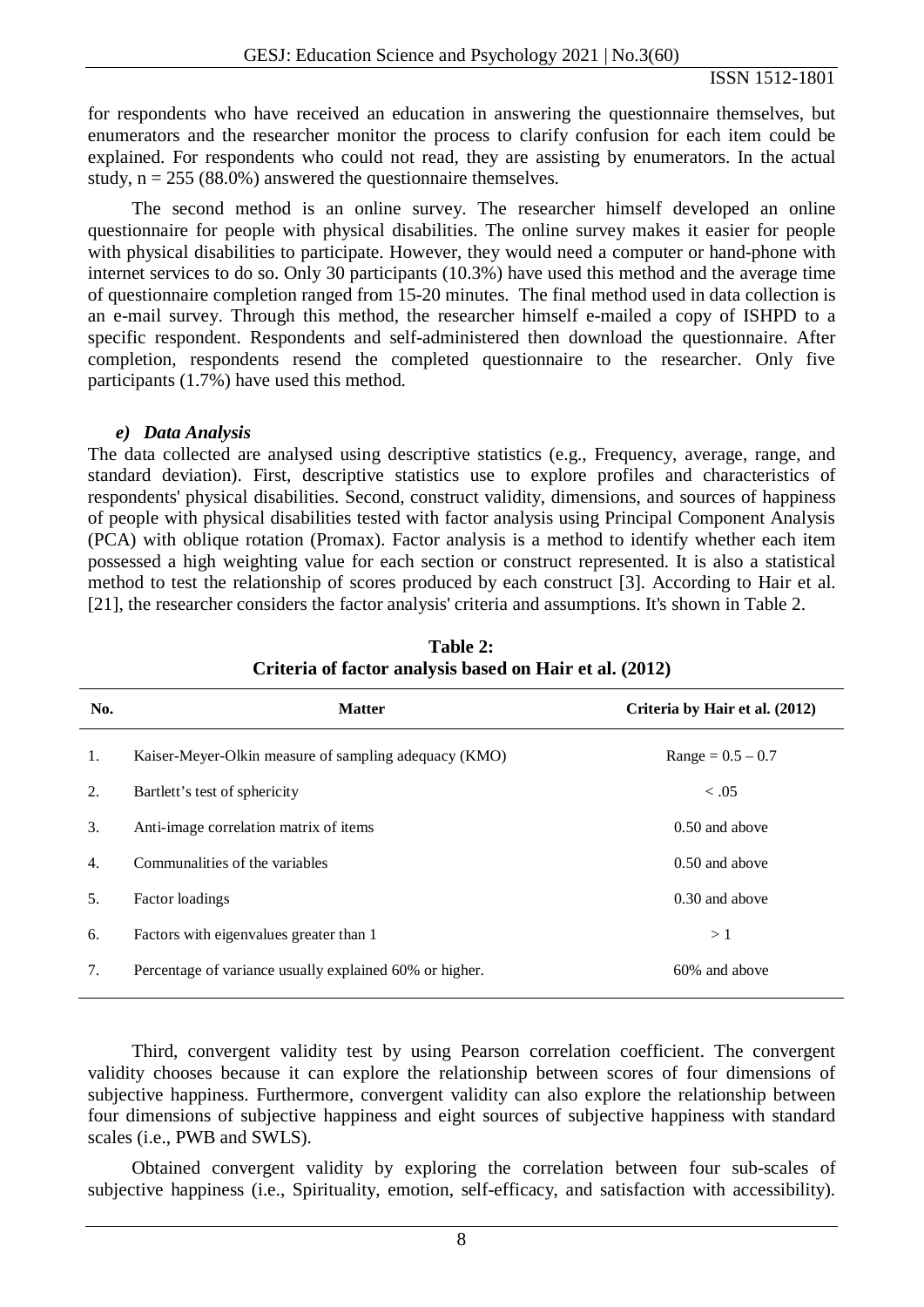Besides the correlation between four sub-scales, also obtained convergent validity by investigating the correlation between four sub-scales with standard happiness scales that measured the same concept (i.e., PWB and SWLS). Convergent validity is acquired when the value of the correlation is high [20].

The internal consistency for SHS-PD, PWB, and SWLS are analysed using Cronbach Alpha coefficient methods. Next, the quality of items in SHS-PD is also analysed using the Pearson correlation coefficient. The researcher has studied the correlation between items with total scores for dimensions of subjective happiness of a person with physical disabilities—the data analysis carrying out by using IBM SPSS Statistics version 27.0.

# **RESULTS**

# *a) Construct validity of SHS-PD*

In this study, the researcher used the exploratory factor analysis (EFA) to explore and identify total factors produced by Dimensions of Subjective Happiness Scale-Physically Disabled (SHS-PD). A total of 290 people with physical disabilities have answered 58 items of the SHS-PD. After factoring analysis has been conducted using Principal Component Analysis (PCA) with oblique rotation Promax and the weighting value of 0.50, the SHS-PD shrunk into 25 items; thus, it produced four factors. The findings of factor analysis base on the criteria and assumptions proposed by Hair et al. [21] shown in Table 3.

| No. | <b>Matter</b>                                           | Criteria by<br><b>Hair et al.</b> (2012) | <b>Findings</b>       |
|-----|---------------------------------------------------------|------------------------------------------|-----------------------|
| 1.  | Kaiser-Meyer-Olkin measure of sampling adequacy (KMO)   | $Range = 0.5 - 0.7$                      | 0.94                  |
| 2.  | Bartlett's test of sphericity                           | < .05                                    | 0.000                 |
| 3.  | Anti-image correlation matrix of items                  | $0.50$ and above                         | $Range = 0.87 - 0.97$ |
| 4.  | Communalities of the variables                          | $0.50$ and above                         | $Range = 0.5 - 0.74$  |
| 5.  | Factor loadings                                         | 0.30 and above                           | $Range = 0.52 - 0.89$ |
| 6.  | Factors with eigenvalues greater than 1                 | >1                                       | $Range = 1.3 - 10.7$  |
| 7.  | Percentage of variance usually explained 60% or higher. | 60% and above                            | 63.9%                 |

**Table 3: Criteria and results of factor analysis (Promax) for the SHS-PD**

According to the analysis completed, there are four dimensions of happiness of a person with physical disabilities (i.e., 1. Spirituality, 2. Emotion, 3. Self-efficacy, 4. Satisfaction with accessibility). These components are like components of Promax rotation. The communality value for each factor showed the proportion of variance for each factor developed. The cumulative percentage of variance contributed is 63.9%. Table 4 shows the development of four components of dimensions of subjective happiness of a physically disabled person using Promax rotation with a weighting value of 0.50.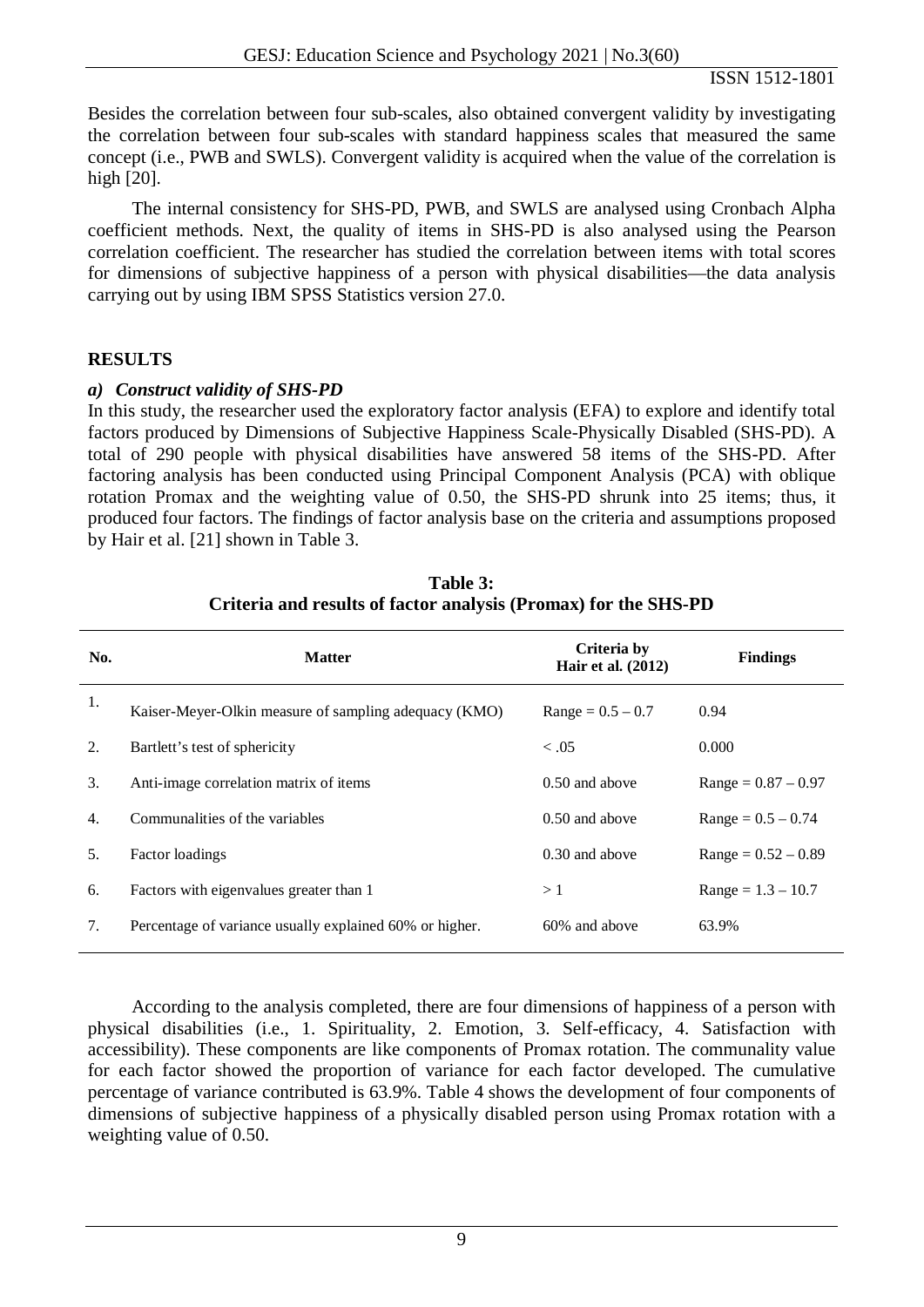| Table 4:                                              |
|-------------------------------------------------------|
| Factor analysis (Promax) for the dimensions of SHS-PD |

| Factors and items of the dimensions of subjective happiness of                                                                                                                                                                                                                                                                                                                     |                                                      | Components                                    |                                               |                   |                                                      |
|------------------------------------------------------------------------------------------------------------------------------------------------------------------------------------------------------------------------------------------------------------------------------------------------------------------------------------------------------------------------------------|------------------------------------------------------|-----------------------------------------------|-----------------------------------------------|-------------------|------------------------------------------------------|
| physically disabled person                                                                                                                                                                                                                                                                                                                                                         | 1                                                    | $\overline{2}$                                | 3                                             | $\overline{4}$    | Communality                                          |
| <b>Factor 1: Spirituality</b><br>1.1 I leave everything to God of what has happened to me<br>1.2 I accept the decree of God<br>1.3 I always believed in God<br>1.4 I am satisfied with my level of spirituality<br>1.5 My expectation towards God is high<br>1.6 I accept what has happened in my life<br>1.7 I appreciate what I have got now<br>1.8 My faith to God is very high | .89<br>.85<br>.80<br>.79<br>.77<br>.75<br>.63<br>.60 |                                               |                                               |                   | .74<br>.74<br>.74<br>.71<br>.71<br>.68<br>.67<br>.61 |
| <b>Factor 2: Emotion</b><br>2.1 I feel bored<br>2.2 I am stressed<br>2.3 I feel lonely<br>2.4 I feel sad<br>2.5 I am worried<br>2.6 I am always angry<br>2.7 I always blame myself                                                                                                                                                                                                 |                                                      | .83<br>.82<br>.81<br>.77<br>.75<br>.69<br>.66 |                                               |                   | .73<br>.73<br>.71<br>.61<br>.67<br>.50<br>.50        |
| <b>Factor 3: Self-efficacy</b><br>3.1 I can satisfy others<br>3.2 I am satisfied being able to live freely without being controlled<br>3.3 I am delightful<br>3.4 I am confident with myself<br>3.5 I can calm my mind, even in a challenging situation<br>3.6 I can make others happy<br>3.7 I am always critical with my thinking (e.g., Criticizing myself<br>for improvement)  |                                                      |                                               | .88<br>.77<br>.70<br>.69<br>.66<br>.65<br>.52 |                   | .72<br>.57<br>.63<br>.65<br>.52<br>.64<br>.50        |
| <b>Factor 4: Satisfaction with accessibility</b><br>4.1 I am satisfied with the equipment I am using now<br>4.2 I am satisfied with ease of Access for disabled person<br>4.3 I am satisfied with equalities between disabled and non-<br>disabled person in various aspects                                                                                                       |                                                      |                                               |                                               | .81<br>.77<br>.55 | .68<br>.66<br>.50                                    |
| The percentage of variance contributed (%)                                                                                                                                                                                                                                                                                                                                         | 42.8                                                 | 10.6                                          | 5.5                                           | 5.0               |                                                      |
| Total of percentage of variance contributed (%)                                                                                                                                                                                                                                                                                                                                    |                                                      |                                               | 63.9                                          |                   |                                                      |

*Extraction Method: Principal Component Analysis (PCA), Rotation Method: Promax with Kaiser Normalization.*

The correlation matrix value for components of the dimensions of subjective happiness of a physically disabled person also showed that four elements are correlated, ranging from .360 to .65. The value of the correlation matrix justifies that the Promax rotation method is suitable to explore and develop components that are related. Table 5 shows the correlation matrix for the four elements of the dimensions of subjective happiness for a physically disabled person using Promax rotation with a weighting value of 0.50.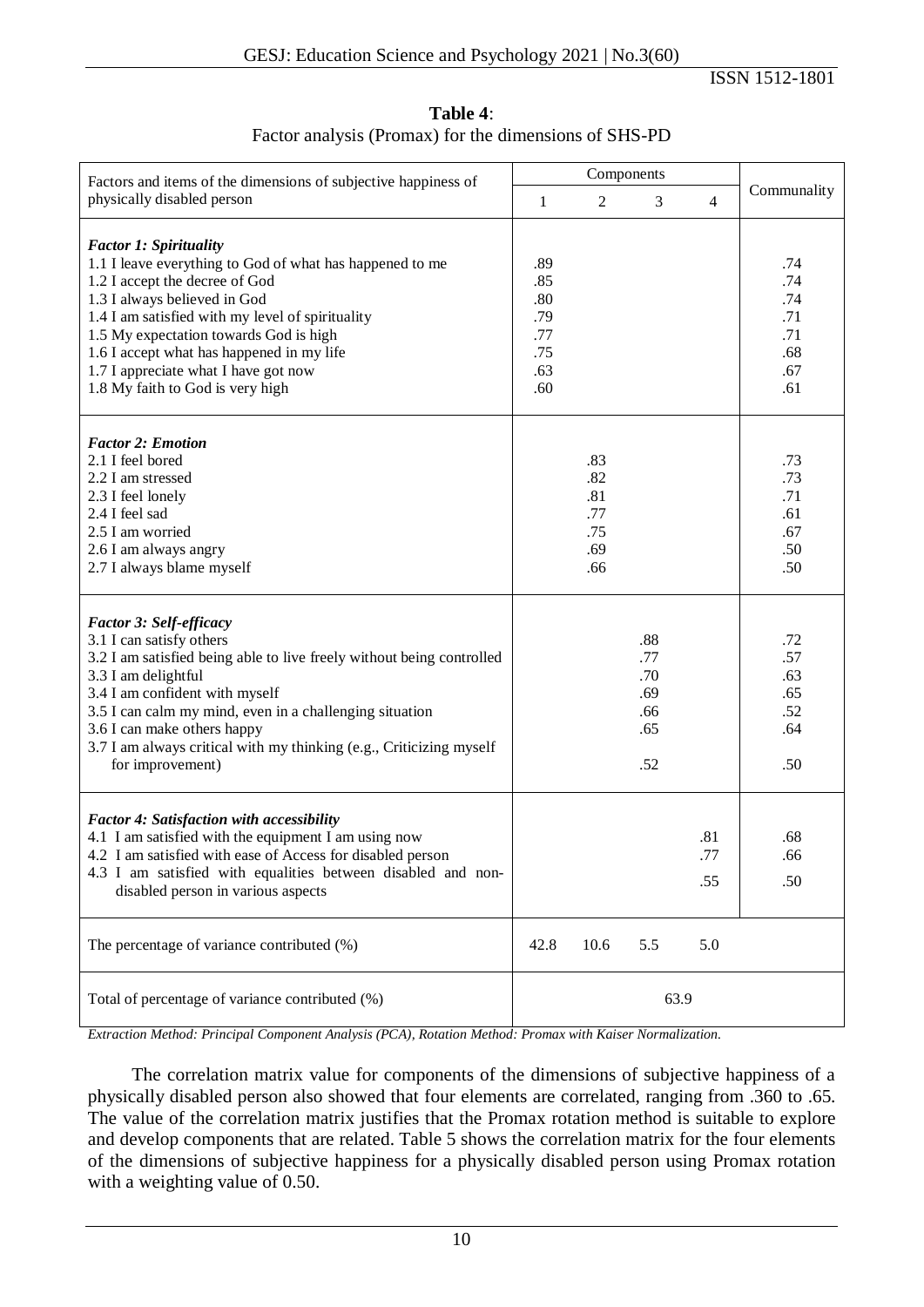| Dimensions of subjective happiness |                                 | Components |        |      |                |
|------------------------------------|---------------------------------|------------|--------|------|----------------|
|                                    |                                 |            | 2      | 3    | $\overline{4}$ |
| Spirituality<br>1.                 |                                 | 1.00       |        |      |                |
| Emotion<br>2.                      |                                 | $-.44$     | 1.00   |      |                |
| Self-efficacy<br>3.                |                                 | .65        | .47    | 1.00 |                |
| 4.                                 | Satisfaction with accessibility | .36        | $-.27$ | .31  | 1.00           |

**Table 5: Correlation matrix between four components of SHS-PD**

# *b) Convergent Validity Between Sub-Scales of SHS-PD*

This section explained the convergent validity for a physically disabled person's subjective happiness. Furthermore, it also carried out between sub-scales of dimensions of happiness with a standardized happiness scale (i.e., SWLS and PWB). Table 6 displays the interrelation between four sub-scales of dimensions of subjective happiness of a physically disabled person.

| Dimensions of subjective happiness    |         |                |         |      |
|---------------------------------------|---------|----------------|---------|------|
|                                       |         | $\overline{2}$ | 3       | 4    |
| Spirituality<br>1.                    | 1.00    |                |         |      |
| Emotion<br>2.                         | $.47**$ | 1.00           |         |      |
| Self-efficacy<br>3.                   | $.74**$ | $.51**$        | 1.00    |      |
| Satisfaction with accessibility<br>4. | $.53**$ | $.36**$        | $.52**$ | 1.00 |

**Table 6: Interrelation between four sub-scales of SHS-PD**

*\*\* p < .01*

According to Table 6, results indicate that there are significant positive relationships between sub-scales of spirituality, positive emotion, self-efficacy, and satisfaction with accessibility.

# *c) Convergent Validity Between Sub-Scales of SHS-PD with SWLS and PWB*

This section discussed the convergent validity between sub-scales in dimensions and sources of subjective happiness with two standardized scales (i.e., SWLS and PWB). Convergent validity tested using the Pearson correlation coefficient. Table 7 illustrates the interrelation analysis between four sub-scales of dimensions of subjective happiness of a physically disabled person with SWLS and PWB.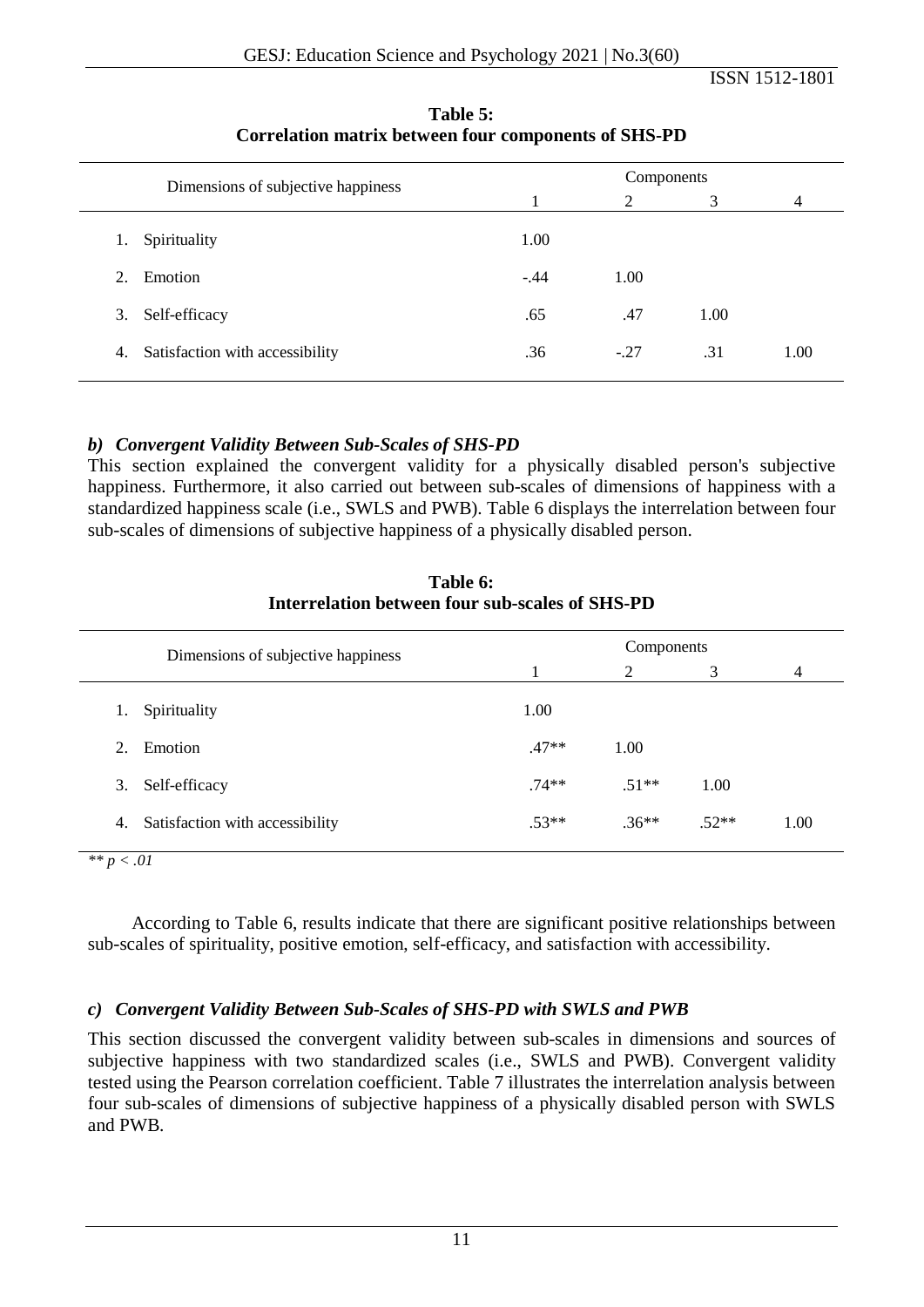|    |                                    | Components |             |
|----|------------------------------------|------------|-------------|
|    | Dimensions of subjective happiness | <b>PWB</b> | <b>SWLS</b> |
| I. | Spirituality                       | $.43**$    | $.50**$     |
| 2. | Emotion                            | $-.70**$   | $-.52**$    |
| 3. | Self-efficacy                      | $.53**$    | $.60**$     |
| 4. | Satisfaction with accessibility    | $.45**$    | $.56**$     |

**Table 7 Interrelation between sub-scales of SHS-PD with SWLS and PWB**

*\*\* p < .01*

Based on Table 7, significant positive relationships between sub-scales of spirituality, selfefficacy, and satisfaction with accessibility with SWLS and PWB affirmed.

# *d) Internal Consistency of Sub-Scales of SHS-PD, SWLS and PWB*

This study will explain the internal consistency of dimensions of subjective happiness of a physically disabled person and standardized happiness scales (SWLS and PWB). Cronbach Alpha coefficient and Split-Half use to test the consistency or reliability. Table 8 shows the results of internal consistency using Cronbach Alpha coefficient and Split-Half.

| <b>Scales</b>                                      | No. of items | Cronbach Alpha | Split-Half |  |
|----------------------------------------------------|--------------|----------------|------------|--|
| $SHS-PD^*$                                         |              |                |            |  |
| 1. Spirituality                                    | 8            | .93            | .94        |  |
| 2. Emotion                                         | ⇁            | .89            | .87        |  |
| 3. Self-efficacy                                   | ┑            | .88            | .86        |  |
| 4. Satisfaction with accessibility                 | 3            | .68            | .65        |  |
| $SWLS**$                                           | 5            | .86            | .81        |  |
| <b>PWB</b> *** (Before recoding of reversed items) | 7            | .46            | .63        |  |
| <b>PWB</b> *** (After recode of reversed items)    | 7            | .80            | .81        |  |

**Table 8: Cronbach Alpha coefficient and Split-Half of SHS-PD, SWLS and PWB**

\* = Subjective Happiness Scale-Physically Disabled; \*\* = Satisfaction with Life Scale; \*\*\* = Psychological Well-Being.

According to Table 8, the Cronbach Alpha coefficient values of the sub-scales of dimensions of subjective happiness of a physically disabled person are moderate-very high (i.e., Ranging from 0.592 and 0.947). The split-half coefficient has displayed almost similar results of reliability, ranging between 0.538 and 0.941. Sub-scales of spirituality recorded the highest value of the coefficient for both methods. Also, the SWLS and PWB obtained a high value of the coefficient for Cronbach Alpha and Split-half.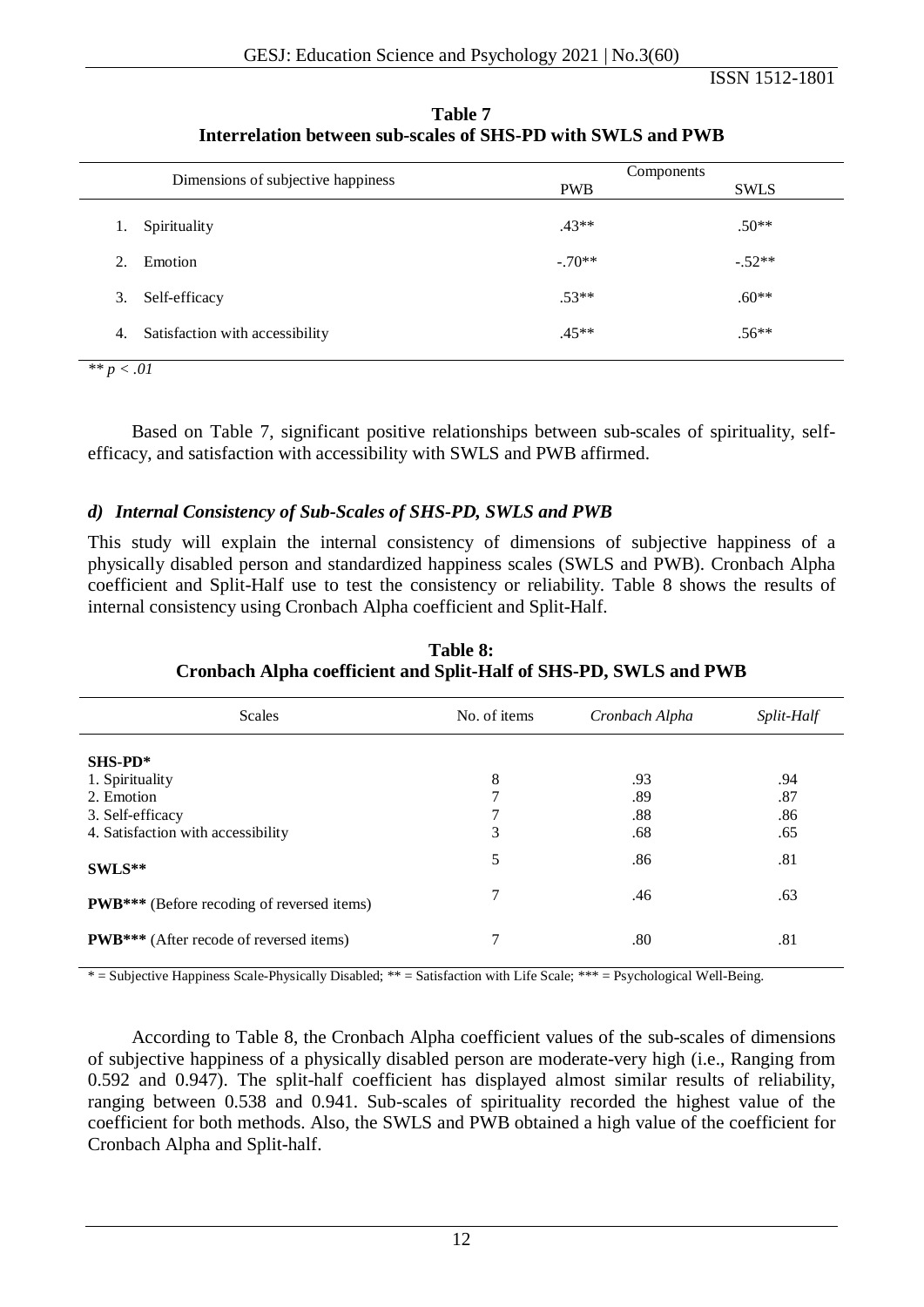# *e) Quality of items for SHS-PD*

Significant items are items that can differentiate responses by individuals. In addition, it will include only significant items in the finalized instrument or inventory. In this study, the researcher has used the Pearson correlation coefficient to correlate items in SHS-PD with the total scores of SHS-PD. Findings indicate that 18 correlations are positive and significant with the total scores of SHS-PD, three are negative and significantly correlated, and four are negative and not significantly correlated. The highest correlation coefficient between items and total scores of SHS-PD is the 48<sup>th</sup> item, "God is always remembered in my heart," and the  $51<sup>st</sup>$  item, "I appreciate what I have got now." Both items recorded the coefficient value of  $r = 0.71$ ,  $p < .05$  and the lowest coefficient value recorded is  $r = -0.10$ ,  $p > .05$  (i.e.,  $42<sup>nd</sup>$  item "I am bored"). Table 9 summarizes the values of the Pearson correlation coefficient between 25 items.

| Items            | Correlation coefficient | Items | Correlation coefficient | Items | Correlation coefficient |
|------------------|-------------------------|-------|-------------------------|-------|-------------------------|
| $\overline{2}$   | $.64**$                 | 33    | $.65**$                 | 48    | $.71**$                 |
| $\boldsymbol{6}$ | $.63**$                 | 39    | $-.11$                  | 49    | $.67**$                 |
| 9                | $.51**$                 | 40    | $-.14*$                 | 50    | $.67**$                 |
| 11               | $.58**$                 | 41    | $-.16**$                | 51    | $.71**$                 |
| 23               | $.63**$                 | 42    | $-.10$                  | 52    | $.70**$                 |
| 25               | $-.07$                  | 43    | $-.12*$                 | 56    | $.57**$                 |
| 26               | $.59**$                 | 44    | $-.03$                  | 57    | $.54**$                 |
| 29               | $.65**$                 | 46    | $.59**$                 |       |                         |
| 30               | $.63**$                 | 47    | $.64**$                 |       |                         |

**Table 9: The coefficient values of Pearson correlation between 25 items of SHS-PD**

 $*$   $*$  =  $p$  < .01,  $*$   $p$  < .05

# *f) Assessment of SHS-PD using Factor Scores and Summated Scale*

This section explains the assessment of the dimensions of the subjective happiness scale for the physically disabled. It involved factor scores and summated scales representing all items. It is also decreasing items representing selective components or factors. In this study, factor scores refer to the highest weighting value of elements in dimensions of subjective happiness. In the first factor, the highest weighting value lies on item 50: *"I leave everything to God of what has happened to me"*, factor two (item 42: *"I feel bored"),* factor 3 (item 30: *"I can satisfy others"*), and factor four (item 9: *"I am satisfied with the equipment I am using now"*).

Likewise, the summated scales use to summarize complex concepts into a single measure to reduce errors in measurement and facilitate replication for other studies. In this study, the summated scales refer to the mean score for each dimension representing subjective happiness (i.e., spirituality, emotion, self-efficacy, and satisfaction with accessibility). The researcher has tested two independent variables (i.e., gender: male or female, and categories of physical disabilities: congenital or acquired). Table 10 shows the assessment of independent variables for gender, and Table 11 displays the review for categories of physical disability.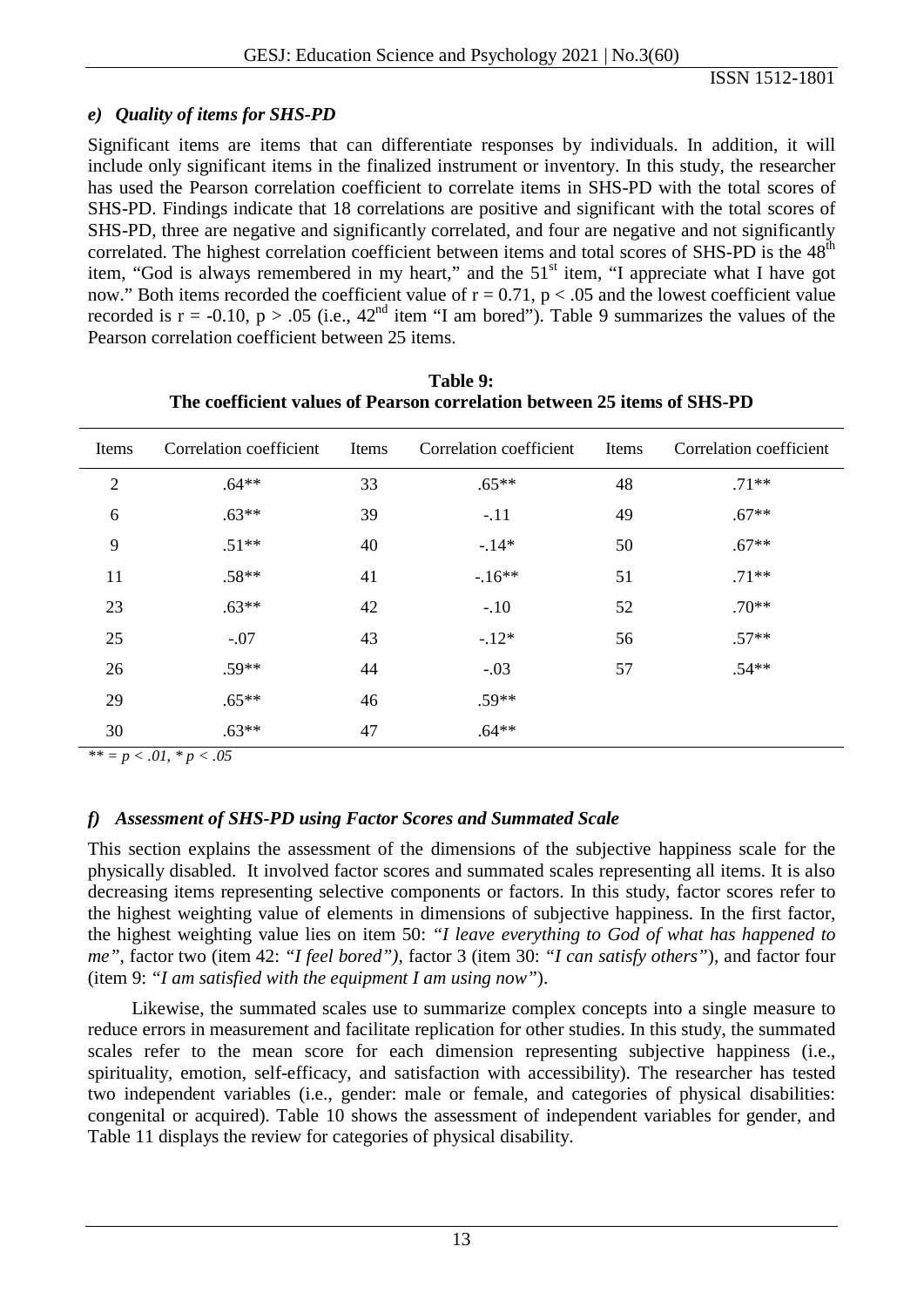#### **Table 10:**

Measurement Mean scores Independent Samples t-tests Male  $(n = 203)$ Female  $(n = 87)$  t value Significant **Summated scale\*** Scale 1: Spirituality 3.82 3.95 -1.19 .237 Scale 2: Emotion **2.69** 2.62 **2.62** .58 .564 Scale 3: Self-efficacy 1 .3.39 3.43 -.37 .711 Scale 4: Satisfaction with accessibility  $3.07$   $3.11$   $-38$   $.708$ **Factor scores\*\*** Factor 1: Spirituality 1.679 1.02 4.02 -.415 .679 Factor 2: Emotion 2.82 2.76 .374 .709 Factor 3: Self-efficacy 1 252 .801 Factor 4: Satisfaction with accessibility  $3.01$   $3.07$   $-368$   $.713$ 

Assessment of new variable from original variable using factor scores and summated scales based on gender

*\* Summated scales; \*\* Weightier factor 1 (item 50), Factor 2 (item 42). Factor 3 (item 30), Factor 4 (item 9); \*\*\*Scale measurement: 1 = Strongly disagree, 2 = Disagree, 3 = Neutral, 4 = Agree, 5 = Strongly agree*

According to Table 10, there are two assessments for the dimensions of subjective happiness for a person with physical disabilities (i.e., Summated scale and factor scores) compared with gender. Hence, independent samples t-tests measure four dimensions of subjective happiness of a physically disabled person according to their gender. The result shows no significant differences between males and females in the four dimensions of subjective happiness using factor scores and summated scale.

#### **Table 11: Assessment of new variable from the original variable using factor scores and summated scales based on categories of physical disabilities**

|                                           | Mean scores              |                         | Independent t-test |             |  |
|-------------------------------------------|--------------------------|-------------------------|--------------------|-------------|--|
| Measurement                               | Congenital<br>$(n = 56)$ | Acquired<br>$(n = 234)$ | t value            | Significant |  |
| Summated scale*                           |                          |                         |                    |             |  |
| Scale 1: Spirituality                     | 4.40                     | 3.72                    | 5.54               | .000        |  |
| Scale 2: Emotion                          | 2.26                     | 2.77                    | $-3.93$            | .000        |  |
| Scale 3: Self-efficacy                    | 3.92                     | 3.28                    | 5.52               | .000        |  |
| Scale 4: Satisfaction with accessibility  | 3.32                     | 3.03                    | 2.31               | .022        |  |
| <b>Factor scores**</b>                    |                          |                         |                    |             |  |
| Factor 1: Spirituality                    | 4.45                     | 3.88                    | 3.98               | .000        |  |
| Factor 2: Spirituality                    | 2.27                     | 2.93                    | $-3.68$            | .000.       |  |
| Factor 3: Self-efficacy                   | 4.00                     | 3.27                    | 5.00               | .000        |  |
| Factor 4: Satisfaction with accessibility | 3.32                     | 2.96                    | 2.12               | .035        |  |

*\* Summated scales; \*\* Weightier factor 1 (a50), Factor 2 (a42). Factor 3 (a30), Factor 4 (a9); \*\*\*Scale measurement: 1 = Strongly disagree, 2 = Disagree, 3 = Neutral, 4 = Agree, 5 = Strongly agree; N = 290.*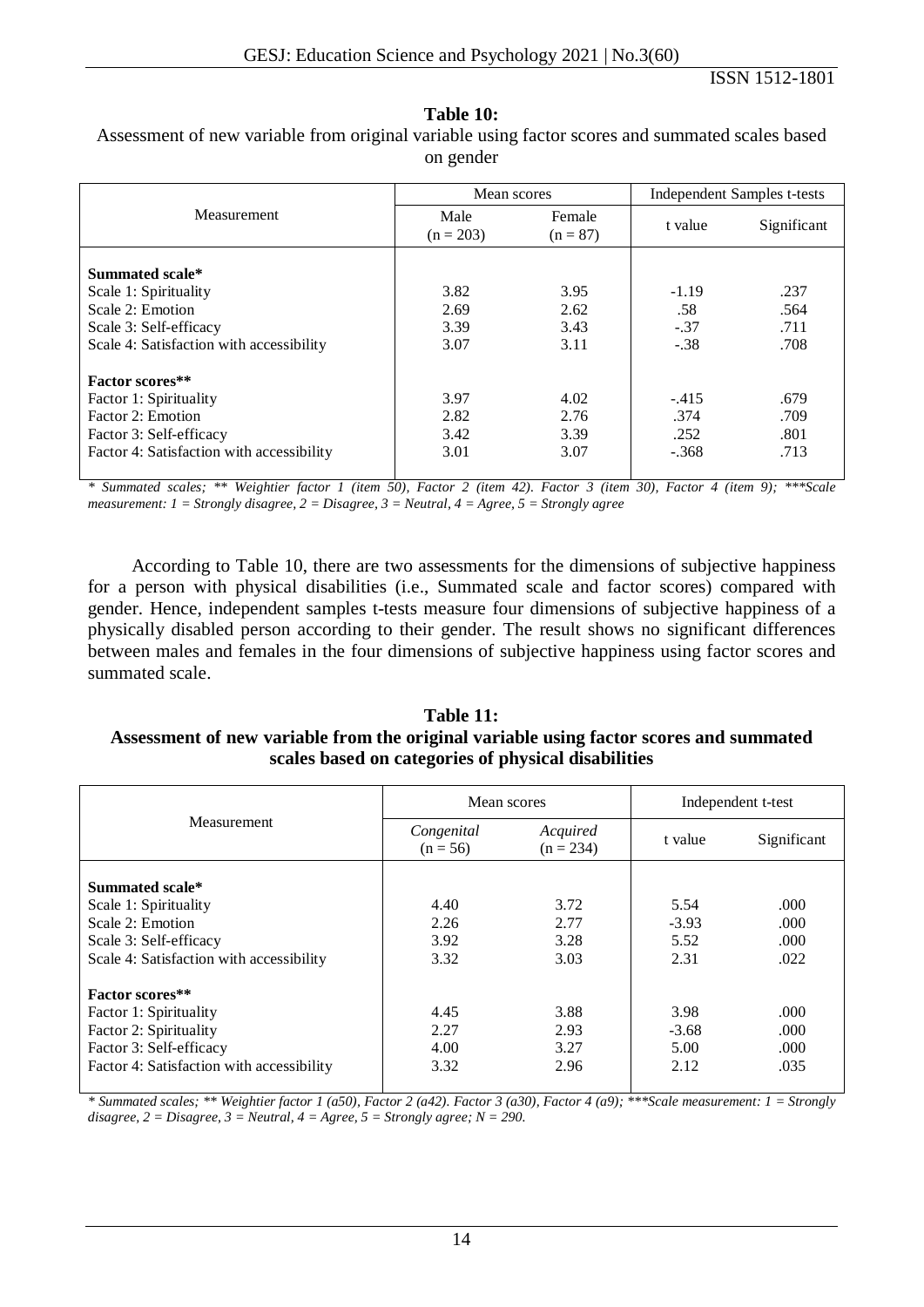Based on Table 11, SHS-PD assessing by two methods (i.e., Summated scales and factor scores) and compared with categories of physical disabilities (i.e., Congenital and acquired). The researcher conducted independent samples t-tests to measure four dimensions of subjective happiness between congenital and acquired physically disabled persons. The result shows significant differences in the four dimensions of subjective happiness between categories of physical disabilities using two methods of assessment. Mean scores for the dimensions of spirituality, self-efficacy, and satisfaction with accessibility for congenital physical disabilities are higher than acquired physical disabilities.

In addition, mean scores of dimensions of emotion are higher for the sample of acquired physical disabilities than congenital physical disabilities. Findings indicate that use both methods (i.e., Factor scores and summated scales) to explore differences between the four dimensions of subjective happiness based on gender and categories of physical disabilities in future studies. Besides testing differences between dimensions based on gender and types of physical disabilities, researchers can also compare dimensions of subjective happiness based on educational level, income, age, et cetera.

| Summated scales | Scale 1  | Scale 2  | Scale 3 | Scale 4 |
|-----------------|----------|----------|---------|---------|
| Scale 1         | 1.00     |          |         |         |
| Scale 2         | $-.47**$ | 1.00     |         |         |
| Scale 3         | $.74**$  | $-.51**$ | 1.00    |         |
| Scale 4         | $.53**$  | $-.36**$ | $.52**$ | 1.00    |

**Table 12: Correlation between summated scales**

*\*\* p < .01; N = 290.*

Pearson correlation coefficient uses to measure the correlation between summated scales. Results indicate that three scales (i.e., Scale 1, 3, and 4) are positively correlated, and scale 2 is significant and negatively correlated with three other scales.

|                    | 1        | $\mathbf{2}$ | 3       | $\overline{4}$ | 5        | 6        | 7       | 8 |
|--------------------|----------|--------------|---------|----------------|----------|----------|---------|---|
| 1. Scale 1         |          |              |         |                |          |          |         |   |
| 2. Scale 2         | $-.47**$ | 1            |         |                |          |          |         |   |
| 3. Scale 3         | $.74**$  | $-.51**$     | 1       |                |          |          |         |   |
| 4. Scale 4         | $.53**$  | $-.36**$     | $.52**$ | 1              |          |          |         |   |
| 5. Factor scores 1 | $.84**$  | $-.36**$     | $.57**$ | $.44**$        | 1        |          |         |   |
| 6. Factor scores 2 | $-.38**$ | $.85**$      | $-46**$ | $-.28**$       | $-.24**$ | 1        |         |   |
| 7. Factor scores 3 | $.57**$  | $-.38**$     | $.82**$ | $.41**$        | $.41**$  | $-37**$  | 1       |   |
| 8. Factor scores 4 | $.37**$  | $-.34**$     | $.35**$ | $.77**$        | $.34**$  | $-.26**$ | $.25**$ |   |

**Table 13 Correlation between summated scales with factor scores (N = 290)**

*\*\* p < .01*

The researcher has used the Pearson correlation coefficient to investigate the relationship between summated scales with factor scores of dimensions of subjective happiness of a physically disabled person. Respectively, the study found that all scales positively and significate correlate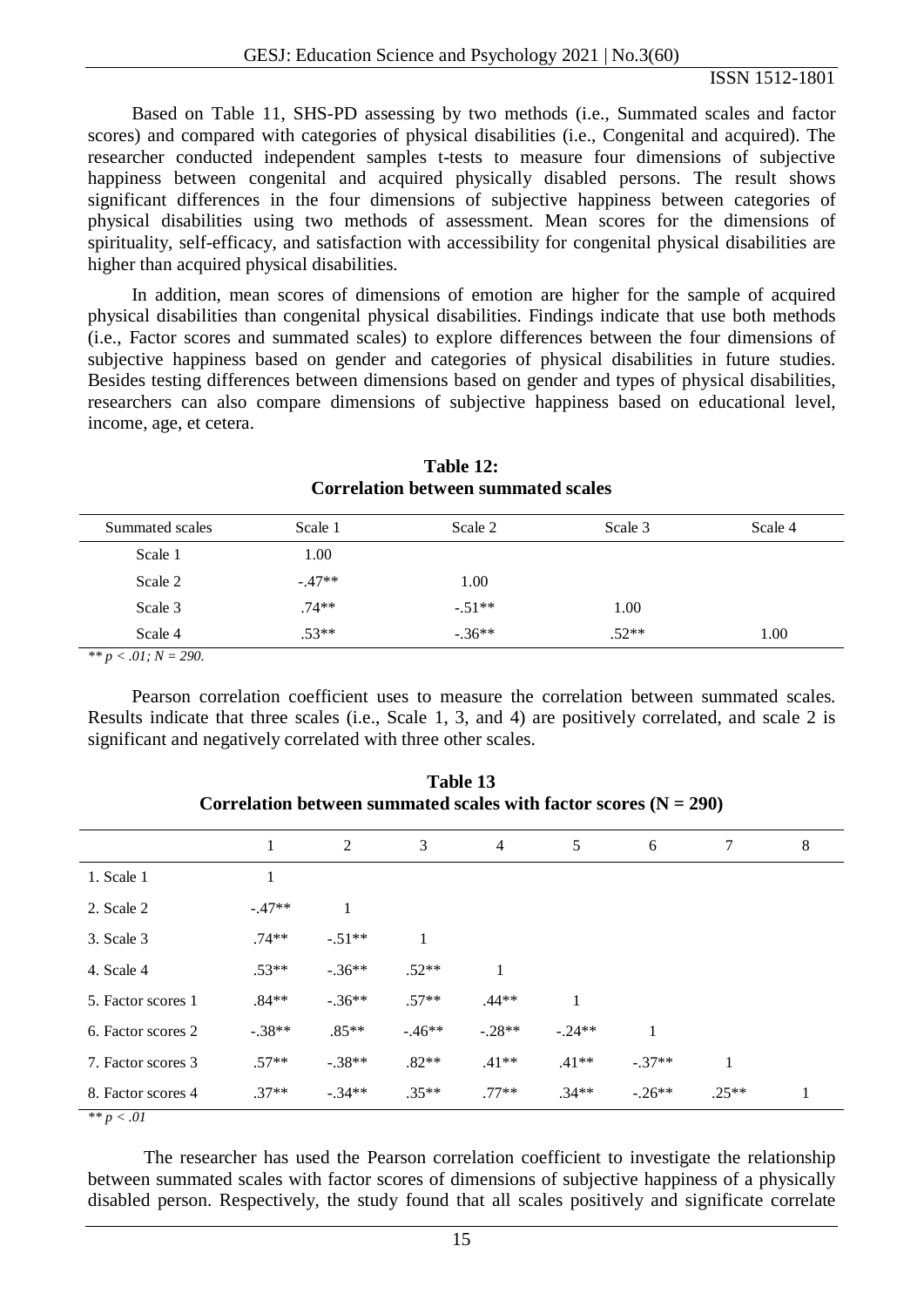with factors except for scale two and factor two, which is negatively associated with three other scales and factors.

# **DISCUSSION AND CONCLUSION**

The purpose of this study sought to test the validity and reliability of the Subjective Happiness Scale for persons with physical disabilities in Malaysia. The Malaysian Persons with Disability Act 2008 acknowledged the rights of a disabled person and has transformed the welfare-based program into a rights-based program [13]. Hence, this study is relevant in facilitating disabled persons' rights to obtain happiness. Fredrickson [15, 17] proposed that the broad-and-build theory emphasizes positive emotions in proper human flourishing. Thus, this study provides the first step in helping disabled persons achieve good flourishing.

This study has taken the initiative to explore subjective happiness among physically disabled persons in Malaysia. It is unfair that people with physical disabilities have been sidelined in various studies, especially in terms of happiness, because the Malaysian Persons with Disabilities Act 2008 has acknowledged the rights of disabled people. According to [5], people with disabilities presented a low level of subjective well-being when participating in societal activities. This study finding that could facilitate persons with disabilities can reduce if certain dimensions of happiness are accomplishing (i.e., spirituality, emotion, self-efficacy, satisfaction with accessibility).

Myers and Diener [30] suggested that subjective well-being defines by three dimensions (i.e., Presence of positive affect, absence of negative affect, life satisfaction). These dimensions are not sufficient and clear enough in explaining the subjective happiness of disabled persons. In contrast, this study has constructed an alternative model in defining the subjective happiness of disabled persons (Happiness of Disabled Persons Model), which suggested that subjective happiness of physically disabled persons can achieve by four dimensions (i.e., spirituality, emotion, self-efficacy, satisfaction with accessibility).

The limitation of this study is that it has carried out in Sabah, Malaysia only. Thus, the happiness of physically disabled persons in peninsular Malaysia is still vague. This study suggests that future studies should explore the subjective happiness of physically disabled persons throughout Malaysia and foreign countries. In addition, other forms of disabilities should consider by future studies, such as visual disabilities, intellectual disabilities, et cetera. Despite the limitations, this study is the first step in exploring the subjective happiness of disabled persons and it also provides strong empirical evidence to support its findings. To conclude, this study has found four dimensions of subjective happiness of physically disabled persons (spirituality, emotion, selfefficacy, and satisfaction with accessibility). Hence, we suggest that the proper flourishing of physically disabled persons should focus on these four dimensions.

# **COMPLIANCE WITH ETHICAL STANDARDS**

## *a) Ethical Approval*

All procedures performed in studies involving human participants followed the ethical standards of the institutional, national research committee, the 1964 Helsinki declaration, and its later amendments or comparable ethical standards.

# *b) Informed Consent*

This study obtained informed consent from all individual participants.

## *c) Conflict of Interest*

The authors declare that they have no conflict of interest to disclose.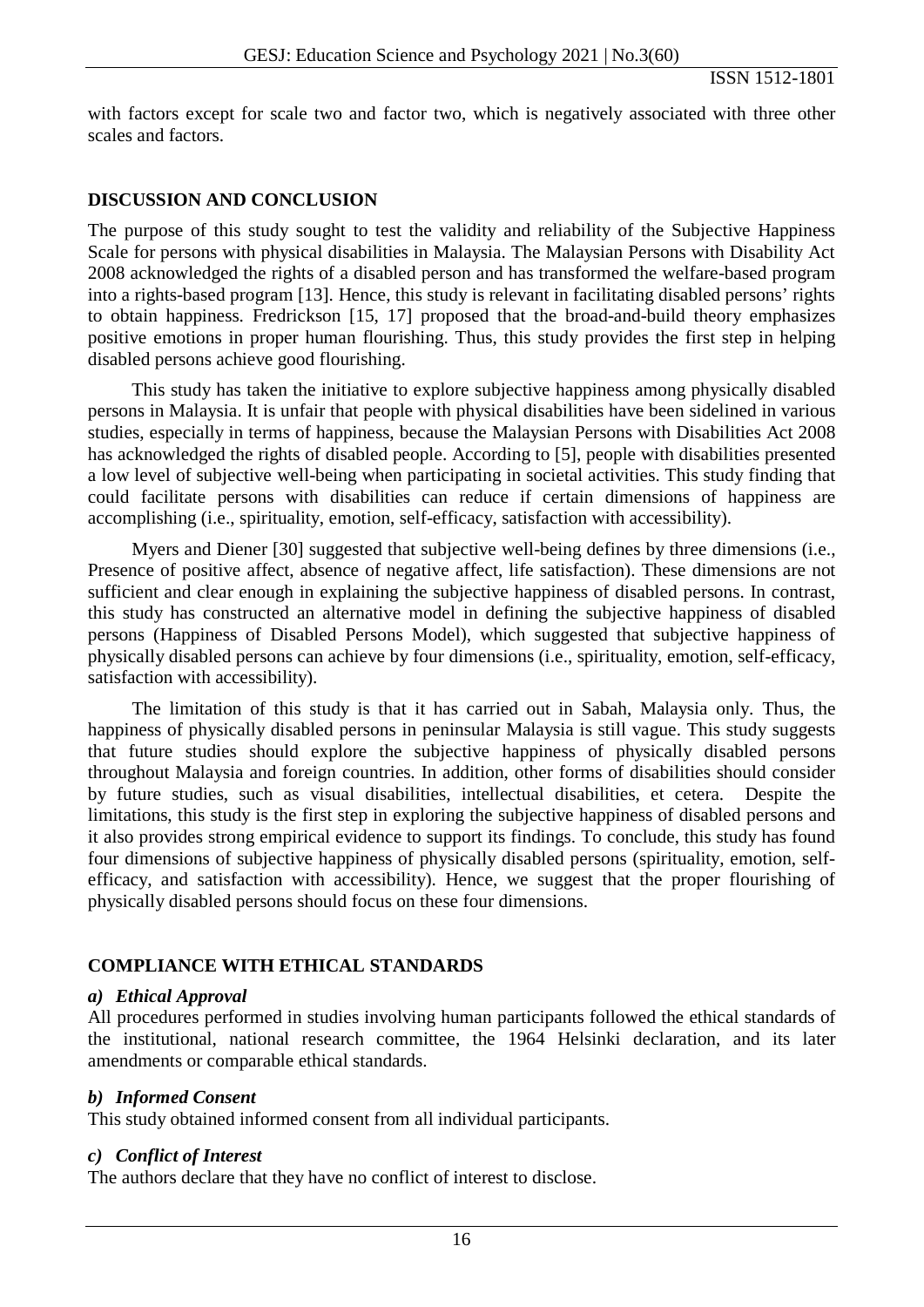# **REFERENCES**

- [1] Brickman, P., Coates, D., & Bulman, R. J. (1978). Lottery winners and accident victims: is happiness relative? *Journal of Personality and Social Psychology, 16*(8), 917–927.
- [2] Bullare@ Bahari, M. I. (2014). *Kebahagiaan subjektif Orang Kurang Upaya-Fizikal (OKU-F)* (Tesis Ph.D. tidak diterbitkan). Universiti Malaysia Sabah.
- [3] Bullare@ Bahari, F., & Ismail, R. (2005). Penilaian psikometrik Kansas Marital Satisfaction Scale di kalangan sampel ibu etnik Iranun, Sabah. *Jurnal Psikologi Malaysia, 19*, 33–41.
- [4] Bullare@ Bahari, F., Mutang, J. A., & Madlan, L. (2012). Orientasi keagamaan, kebimbangan terhadap kematian dan kesejahteraan psikologi. *MANU Jurnal Pusat Penataran Ilmu dan Bahasa, 18*, 203–222.
- [5] Campen, C. V., & Iedema, J. (2007). Are person with physical disabilities who participate in society healthier and happier? Structural equation modeling of objective participation and subjective well-being. *Quality of Life Research, 16*, 635–645.
- [6] Chapin, M. H., Miller, S. M., Ferrin, J. M., Chan, F., & Rubin, S. E. (2004). Psychometric validation of a subjective well-being measure for people with spinal cord injuries. *Disability and Rehabilitation, 26*, 1135–1142.
- [7] Chen, H. Y, Boore, J. R. P., & Mullan, F. D. (2005). Nursing models and self-concept in patients with spinal cord injuries – a comparison between UK and Taiwan. *International Journal of Nursing Studies, 42*, 255–272.
- [8] Costa, Jr, P. T., & McCrae, R. R. (1980). Influence of Extraversion and Neuroticism on subjective well-being: happy and unhappy people. *Journal of Happiness and Social Psychology, 38*(4), 668–678.
- [9] Creswell, J. W., & Plano Clark, V. L. (2011). *Designing and conducting mixed method research*. (2nd edition)*.* Thousand Oaks, CA: Sage.
- [10] Diener, E. (1984). Subjective well-being. *Psychological Bulletin, 95*(3), 542–575.
- [11] Diener, E., & Diener, C. (1996). Most people are happy. *Psychological science, 7*(3), 181– 185.
- [12] Diener, E., Emmons, R. A., Larsen, R. J., & Griffin, S. (1985). The Satisfaction with Life Scale. *Journal of Personality Assessment*, *49*, 71–75.
- [13] Department of Social Welfare, 2013.
- [14] Dunn, D. S., Uswatte, G. & Elliott, T. R. (2009). Happiness resilience, and positive growth following physical disability: issues for understanding, research, and therapeutic intervention.
- [15] Fredrickson, B. L. (1998). What good are positive emotion? *Review of General Psychology, 2*(3), 300–319.
- [16] Fredrickson, B. L. (2000). Why positive emotion matter in organizations: Lessons from the Broaden-and-Build Model. *The Psychologist-Manager Journal, 4*(2), 131–142.
- [17] Fredrickson, B. L. (2001). The role of positive emotions in positive psychology: The broadenand build theory of positive emotions. *American Psychologist, 56*, 218–226.
- [18] Fredrickson, B. L. (2013). Updated thinking on positive ratios. *American Psychologist, 68*(9), 814-822.
- [19] Fredrickson, B. L., & Losada, M. F. (2005). Positive affect and the complex dynamic of human flourishing. *American Psychologist, 60*(7), 678–686
- [20] Furr, R. M. (2011). *Scale construction and psychometrics.* London: Sage.
- [21] Hair, J. F., Black, W. C., Babin, B. J., & Anderson, R. E. (2012). *Multivariate Data Analysis.* (8th edition). Upper Saddle River, NJ: Prentice Hall.
- [22] Hu, J., Lin, J. D., Yen, C. F., Loh, C. H., Hsu, S. W., Lin, L. P., & Wu, S. R. (2010). Effectiveness of a stress-relief initiative for primary caregivers of adolescents with intellectual disability. *Journal of intellectual & Developmental Disability, 35*(1), 29–35.
- [23] Kortte, K. B., Gilbert, M., Goman, P., & Wegener, S. T. (2010). Positive Psychological Variables in the Prediction of Life Satisfaction After Spinal Cord Injury. *Rehabilitation Psychology*, *55*(1), 40–47.